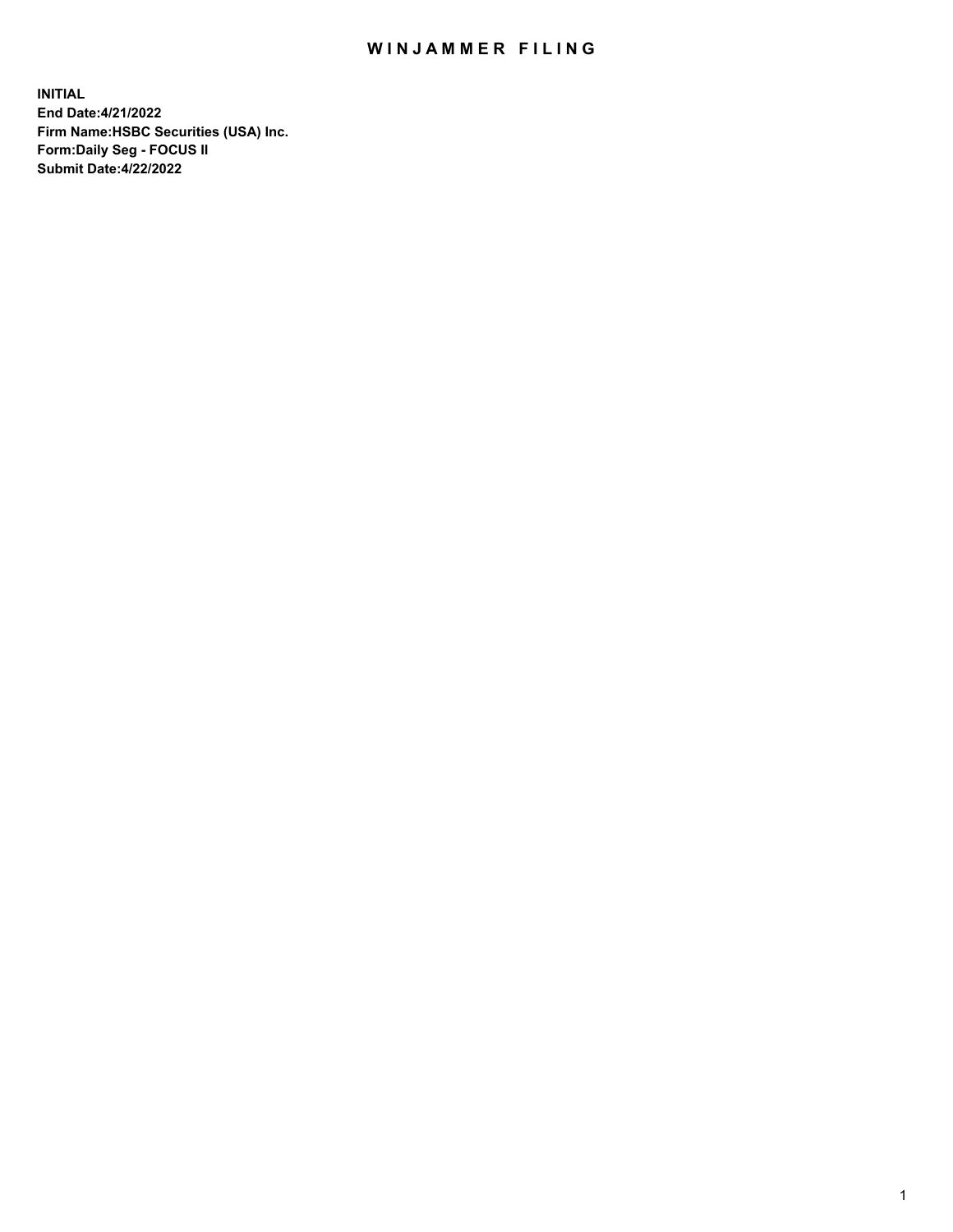**INITIAL End Date:4/21/2022 Firm Name:HSBC Securities (USA) Inc. Form:Daily Seg - FOCUS II Submit Date:4/22/2022 Daily Segregation - Cover Page**

| Name of Company                                                                                                                                                                                                                                                                                                                | <b>HSBC Securities (USA) Inc.</b>                          |
|--------------------------------------------------------------------------------------------------------------------------------------------------------------------------------------------------------------------------------------------------------------------------------------------------------------------------------|------------------------------------------------------------|
| <b>Contact Name</b>                                                                                                                                                                                                                                                                                                            | <b>Michael Vacca</b>                                       |
| <b>Contact Phone Number</b>                                                                                                                                                                                                                                                                                                    | 212-525-7951                                               |
| <b>Contact Email Address</b>                                                                                                                                                                                                                                                                                                   | michael.vacca@us.hsbc.com                                  |
| FCM's Customer Segregated Funds Residual Interest Target (choose one):<br>a. Minimum dollar amount: ; or<br>b. Minimum percentage of customer segregated funds required:% ; or<br>c. Dollar amount range between: and; or<br>d. Percentage range of customer segregated funds required between:% and%.                         | 132,000,000<br><u>0</u><br>0 <sub>0</sub><br>00            |
| FCM's Customer Secured Amount Funds Residual Interest Target (choose one):<br>a. Minimum dollar amount: ; or<br>b. Minimum percentage of customer secured funds required:%; or<br>c. Dollar amount range between: and; or<br>d. Percentage range of customer secured funds required between:% and%.                            | 15,000,000<br><u>0</u><br>0 <sub>0</sub><br>0 <sub>0</sub> |
| FCM's Cleared Swaps Customer Collateral Residual Interest Target (choose one):<br>a. Minimum dollar amount: ; or<br>b. Minimum percentage of cleared swaps customer collateral required:% ; or<br>c. Dollar amount range between: and; or<br>d. Percentage range of cleared swaps customer collateral required between:% and%. | 83,000,000<br><u>0</u><br><u>00</u><br>00                  |

Attach supporting documents CH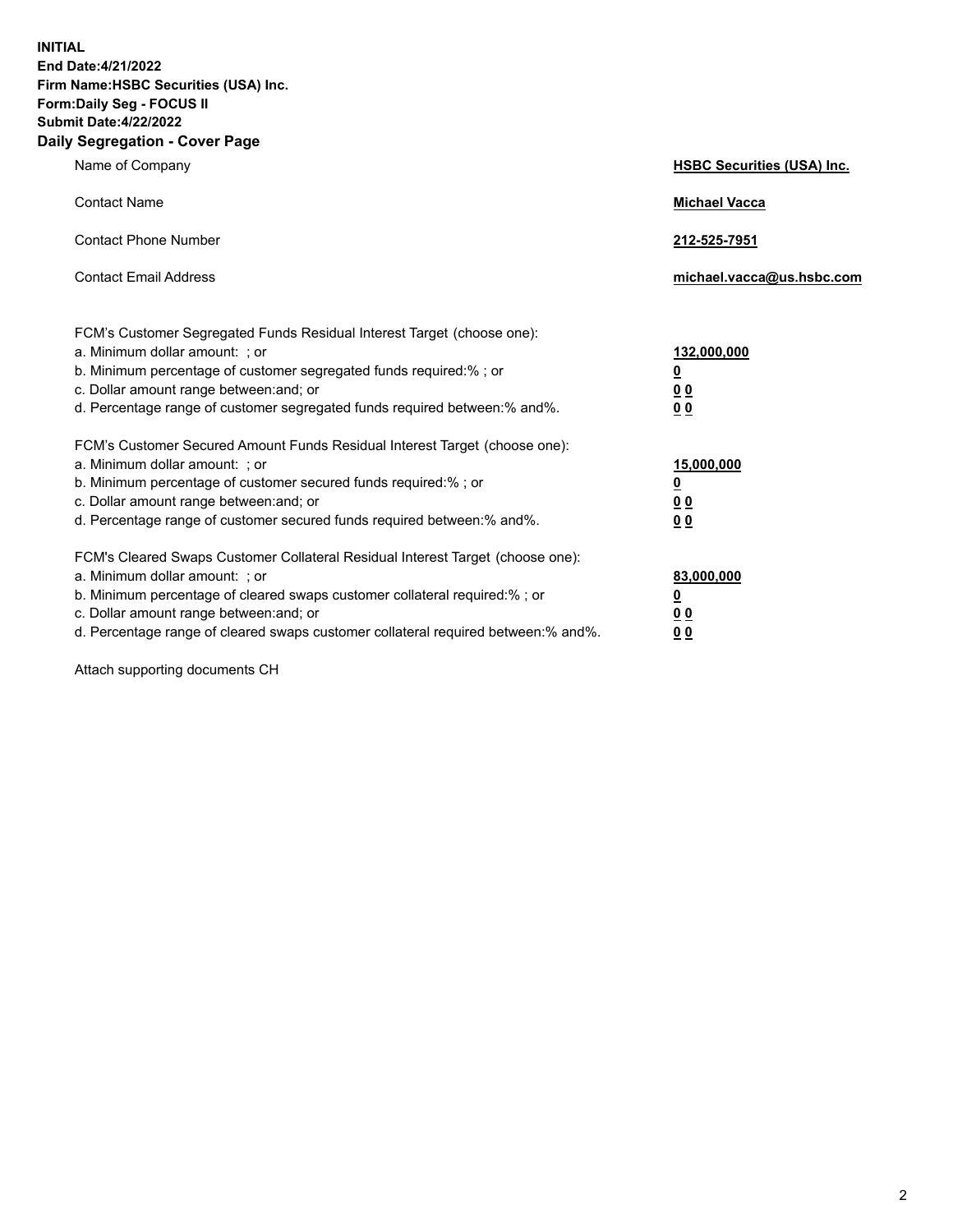**INITIAL End Date:4/21/2022 Firm Name:HSBC Securities (USA) Inc. Form:Daily Seg - FOCUS II Submit Date:4/22/2022 Daily Segregation - Secured Amounts** Foreign Futures and Foreign Options Secured Amounts Amount required to be set aside pursuant to law, rule or regulation of a foreign

government or a rule of a self-regulatory organization authorized thereunder

## 1. Net ledger balance - Foreign Futures and Foreign Option Trading - All Customers A. Cash **101,470,745** [7315]

- B. Securities (at market) **38,985,562** [7317]
- 2. Net unrealized profit (loss) in open futures contracts traded on a foreign board of trade **8,887,726** [7325]
- 3. Exchange traded options
	- a. Market value of open option contracts purchased on a foreign board of trade **0** [7335]
	- b. Market value of open contracts granted (sold) on a foreign board of trade **0** [7337]
- 4. Net equity (deficit) (add lines 1. 2. and 3.) **149,344,033** [7345]
- 5. Account liquidating to a deficit and account with a debit balances gross amount **814,375** [7351] Less: amount offset by customer owned securities **-814,217** [7352] **158** [7354]
- 6. Amount required to be set aside as the secured amount Net Liquidating Equity Method (add lines 4 and 5)
- 7. Greater of amount required to be set aside pursuant to foreign jurisdiction (above) or line 6.

## FUNDS DEPOSITED IN SEPARATE REGULATION 30.7 ACCOUNTS

- 1. Cash in banks
	- A. Banks located in the United States **16,662,745** [7500]
	- B. Other banks qualified under Regulation 30.7 **0** [7520] **16,662,745** [7530]
- 2. Securities
	- A. In safekeeping with banks located in the United States **38,985,562** [7540]
	- B. In safekeeping with other banks qualified under Regulation 30.7 **0** [7560] **38,985,562** [7570]
- 3. Equities with registered futures commission merchants
	- A. Cash **0** [7580]
	- B. Securities **0** [7590]
	- C. Unrealized gain (loss) on open futures contracts **0** [7600]
	- D. Value of long option contracts **0** [7610]
	- E. Value of short option contracts **0** [7615] **0** [7620]
- 4. Amounts held by clearing organizations of foreign boards of trade
	- A. Cash **0** [7640]
	- B. Securities **0** [7650]
	- C. Amount due to (from) clearing organization daily variation **0** [7660]
	- D. Value of long option contracts **0** [7670]
	- E. Value of short option contracts **0** [7675] **0** [7680]
- 5. Amounts held by members of foreign boards of trade
	-
	- B. Securities **0** [7710]
	- C. Unrealized gain (loss) on open futures contracts **8,887,726** [7720]
	- D. Value of long option contracts **0** [7730]
	- E. Value of short option contracts **0** [7735] **129,091,088** [7740]
- 6. Amounts with other depositories designated by a foreign board of trade **0** [7760]
- 7. Segregated funds on hand **0** [7765]
- 8. Total funds in separate section 30.7 accounts **184,739,395** [7770]
- 9. Excess (deficiency) Set Aside for Secured Amount (subtract line 7 Secured Statement Page 1 from Line 8)
- 10. Management Target Amount for Excess funds in separate section 30.7 accounts **15,000,000** [7780]
- 11. Excess (deficiency) funds in separate 30.7 accounts over (under) Management Target **20,395,204** [7785]

**149,344,191** [7355]

**149,344,191** [7360]

 A. Cash **120,203,362** [7700] **35,395,204** [7380]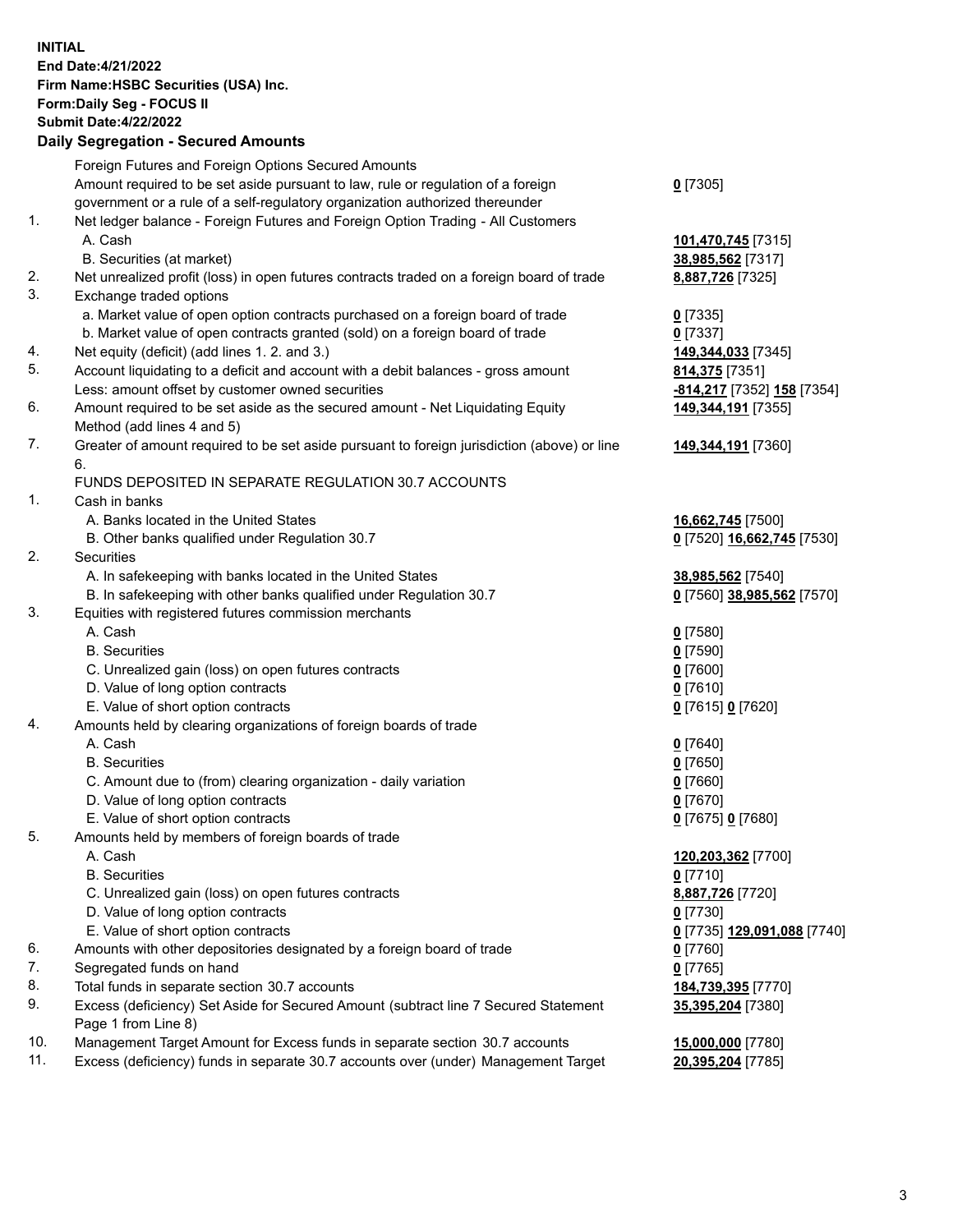**INITIAL End Date:4/21/2022 Firm Name:HSBC Securities (USA) Inc. Form:Daily Seg - FOCUS II Submit Date:4/22/2022 Daily Segregation - Segregation Statement** SEGREGATION REQUIREMENTS(Section 4d(2) of the CEAct) 1. Net ledger balance A. Cash **2,882,360,653** [7010] B. Securities (at market) **1,164,490,700** [7020] 2. Net unrealized profit (loss) in open futures contracts traded on a contract market **-1,094,790,911** [7030] 3. Exchange traded options A. Add market value of open option contracts purchased on a contract market **5,551,097,579** [7032] B. Deduct market value of open option contracts granted (sold) on a contract market **-1,099,120,103** [7033] 4. Net equity (deficit) (add lines 1, 2 and 3) **7,404,037,918** [7040] 5. Accounts liquidating to a deficit and accounts with debit balances - gross amount **39,755,330** [7045] Less: amount offset by customer securities **-39,755,330** [7047] **0** [7050] 6. Amount required to be segregated (add lines 4 and 5) **7,404,037,918** [7060] FUNDS IN SEGREGATED ACCOUNTS 7. Deposited in segregated funds bank accounts A. Cash **13,978,553** [7070] B. Securities representing investments of customers' funds (at market) **0** [7080] C. Securities held for particular customers or option customers in lieu of cash (at market) **270,137,559** [7090] 8. Margins on deposit with derivatives clearing organizations of contract markets A. Cash **2,028,450,334** [7100] B. Securities representing investments of customers' funds (at market) **174,304,249** [7110] C. Securities held for particular customers or option customers in lieu of cash (at market) **819,761,255** [7120] 9. Net settlement from (to) derivatives clearing organizations of contract markets **-284,116,530** [7130] 10. Exchange traded options A. Value of open long option contracts **5,551,097,579** [7132] B. Value of open short option contracts **-1,099,120,103** [7133] 11. Net equities with other FCMs A. Net liquidating equity **-792,319** [7140] B. Securities representing investments of customers' funds (at market) **0** [7160] C. Securities held for particular customers or option customers in lieu of cash (at market) **22,570,312** [7170] 12. Segregated funds on hand **52,021,574** [7150] 13. Total amount in segregation (add lines 7 through 12) **7,548,292,463** [7180] 14. Excess (deficiency) funds in segregation (subtract line 6 from line 13) **144,254,545** [7190] 15. Management Target Amount for Excess funds in segregation **132,000,000** [7194]

16. Excess (deficiency) funds in segregation over (under) Management Target Amount Excess

**12,254,545** [7198]